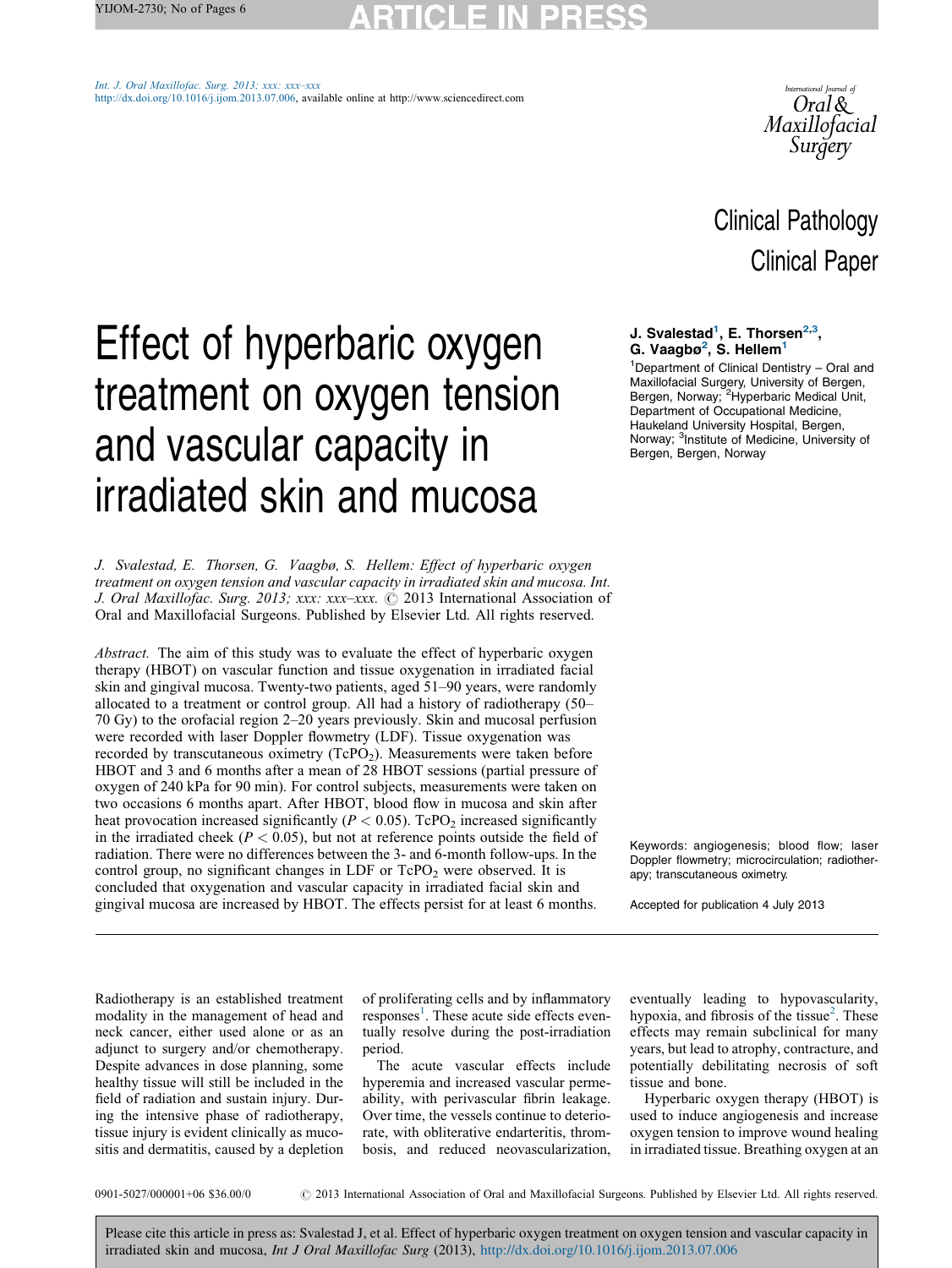## CLE IN

#### 2 Svalestad et al.

increased pressure allows more oxygen to be dissolved in blood plasma. This is thought to induce a steep oxygen gradient between hypoxic, irradiated tissue and surrounding normal tissue, thereby stimulating angiogenesis mediated by macro-phages<sup>[3](#page-4-0)</sup>. Recent studies have provided further insight into the mechanisms underlying the effect of HBOT on irradiated tissue: HBOT increases levels of growth factors, such as vascular endothelial growth factor  $(VEGF)^4$  $(VEGF)^4$ , and stimulates vasculogenic stem cell mobilization from the bone marrow in response to oxidative stress<sup>[5](#page-4-0)</sup>.

The use of HBOT has been supported by animal studies<sup>[2](#page-4-0)</sup>, tissue oxygen studies<sup>[6](#page-4-0)</sup>, and randomized clinical trials in various tissues<sup> $7-9$ </sup>. However, the level of evidence is still considered relatively poor<sup>[10](#page-5-0)</sup>, and conflicting clinical results are reported in the literature<sup>[11](#page-5-0)</sup>. Furthermore, Rudolph et al. reported normal oxygen tension levels in irradiated skin long after radio-therapy<sup>[12](#page-5-0)</sup>. This contradicts the concept of irradiated tissue as a chronic hypoxic wound; hence there has been less focus on research into the effects of radiation on vascular tissue<sup>[13](#page-5-0)</sup>.

Thus there is a need for further investigation of the role of microcirculation and the effect of HBOT on late radiationinduced tissue injury. Doll et al. applied laser Doppler flowmetry to assess cutaneous microvascular tissue after radiation<sup>14</sup>. This method is now available for clinical application and has been evaluated for use in gingival mucosa<sup>15</sup>. Furthermore, provocation testing using oxygen breathing can be used for transcutaneous  $oxygen$  measurements<sup>[16](#page-5-0)</sup> and may yield further insight into microvascular function in irradiated tissue. To the best of our knowledge, there are no previously published reports of functional assessment of the effect of HBOT on microcirculation in irradiated tissue.

The aim of the present study was to test the null hypothesis of no effect of HBOT on vascular function and oxygen tension in irradiated facial skin and gingival mucosa.

#### Materials and methods

#### **Ethics**

Participation in the study was based on the written informed consent of each subject. The study protocol was approved by the regional committee for medical research ethics and the privacy ombudsman for research. The study was conducted in accordance with the Declaration of Helsinki.

#### Subjects

The subjects comprised 22 patients, 15 men and seven women, age range 51–90 years. Patients formerly treated for head and neck cancer and referred to the Hyperbaric Medical Unit at Haukeland University Hospital, Bergen, Norway, were consecutively recruited and allocated to a treatment group  $(n = 14)$  or a control group  $(n = 8)$ . Group assignment was made after enrolment using a predetermined randomized allocation sequence. The inclusion criterion was a history of radiotherapy  $\geq$  50 Gy to an area including the oral cavity. Exclusion criteria were unwillingness to receive HBOT, previous treatment with HBOT, active malignant disease or other medical conditions precluding HBOT, and inability to attend the follow-up regimen. Fifty-four patients were invited to participate, giving a participation rate of 41%. Patients were not asked to give any reason for non-participation. The patient characteristics, radiation dose, and time elapsing since radiotherapy are summarized in Table 1. Indications for HBOT were clinical osteoradionecrosis, xerostomia, or as a prophylactic measure before tooth extraction or other surgical procedures. Radiotherapy had been given by fractionated three-dimensional conformal radiotherapy with multiple fields. Dose-fractionation

#### Table 1. Patient characteristics.

| Male/female                 | HBO group $(n = 14)$ |             | Controls $(n = 8)$ |             |
|-----------------------------|----------------------|-------------|--------------------|-------------|
|                             | 9/5                  |             | 6/2                |             |
|                             | Mean                 | Range       | Mean               | Range       |
| Age, years                  | 65                   | $51 - 90$   | 60                 | $53 - 73$   |
| Blood pressure, mmHg        |                      |             |                    |             |
| Systolic                    | 133                  | $104 - 150$ | 128                | $108 - 154$ |
| Diastolic                   | 74                   | $63 - 91$   | 76                 | $61 - 93$   |
| Radiation dose, Gy          | 66                   | $50 - 70$   | 65                 | $50 - 70$   |
| Time since radiation, years | 6                    | $2 - 20$    | 4                  | $2 - 6$     |

HBO, hyperbaric oxygen.

was 2 Gy per day, 5 days per week. The individual dose plans were evaluated to identify the areas of maximal irradiation.

#### Hyperbaric oxygen therapy (HBOT)

Patients received HBO treatment once daily, 5 days a week, for an average of 28 days. The patients were compressed with oxygen in a monoplace hyperbaric chamber to a pressure of 240 kPa within 10–15 min. Oxygen was breathed at this pressure for 90 min, in three cycles of 30 min, with breathing of compressed air from an oronasal mask for 5 min between cycles. They were decompressed to atmospheric pressure in 7–10 min.

#### Laser Doppler flowmetry (LDF)

LDF is based on the frequency shift of backscattered laser light from moving objects, to assess the flow of blood cells in superficial vessels $17$ . The magnitude of the shift and the intensity of the backscattering are processed, yielding information on perfusion, calculated as the average speed multiplied by the concentration of blood cells in the tissue layers beneath the probe. The instruments were calibrated using a latex suspension, in accordance with the manufacturer's instructions.

#### Transcutaneous oximetry (TcPO<sub>2</sub>)

The principle underlying this method of measurement is that temperature-induced vasodilation increases oxygen availability to levels greater than the metabolic demand of local tissue. Oxygen then diffuses from skin capillaries through dermis and epidermis to the sensor. An electrochemical reaction between diffused  $O<sub>2</sub>$ molecules and a cathode in the  $TePO<sub>2</sub>$ sensor produces an electrical current proportional to the amount of consumed oxygen.

#### Gingival and skin perfusion measurements

Gingival perfusion was recorded on the buccal gingiva within the field of maximum radiation dose, using a custommade, tooth-supported acrylic splint. A custom-designed gingival thermostatic multiprobe (Perimed AB, Järfälla, Sweden) was secured by a probe holder fixed to the acrylic splint. Measurements were preferably taken at an edentulous gingival site. In dentate sites, the probe was placed at least 5 mm away from the gingival sulcus or dental papilla, in order to avoid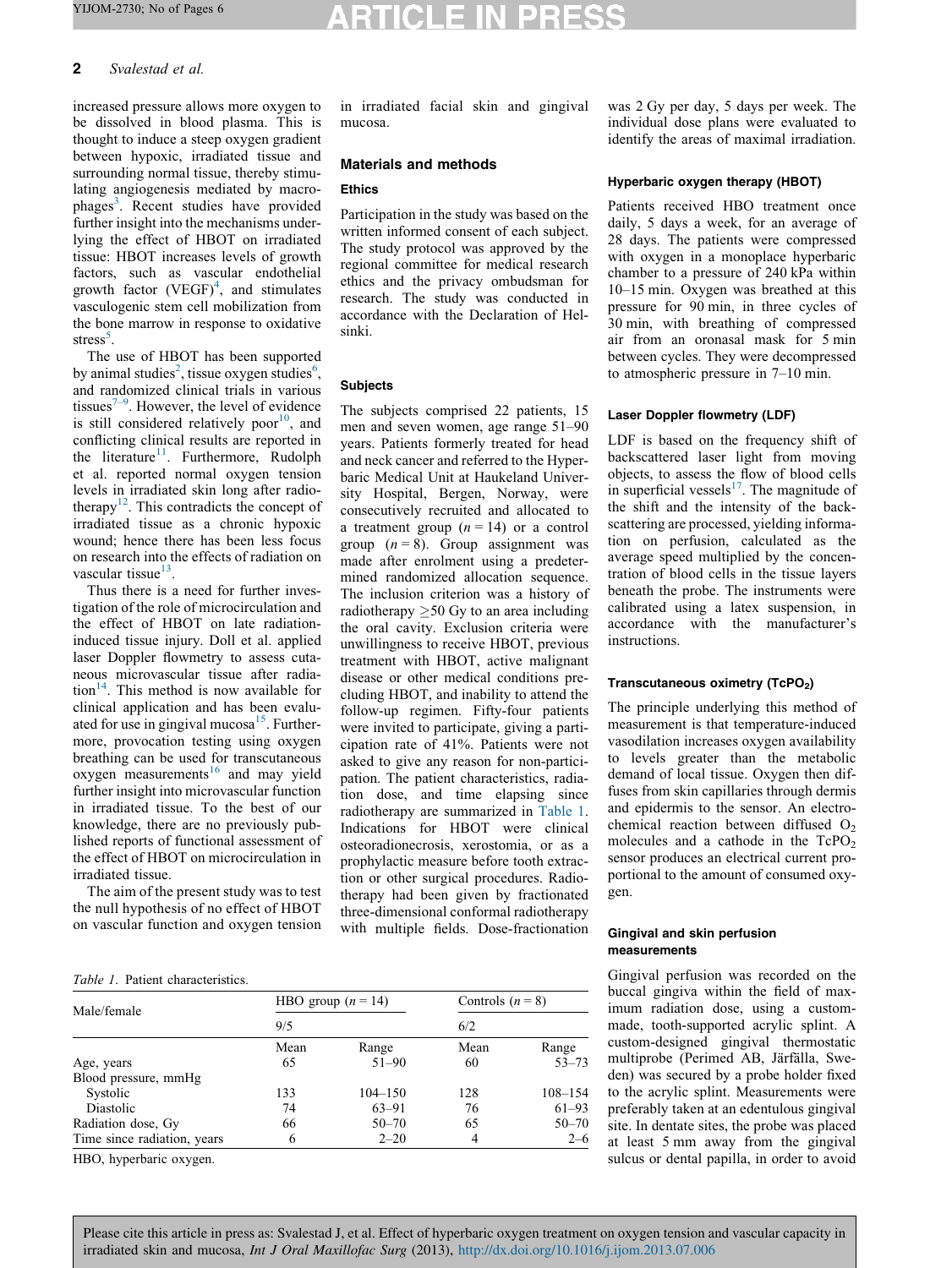areas possibly affected by gingival inflammation. Skin perfusion was recorded on the cheek, within the field of maximum radiation dose and within a limited area that could be reproduced using anatomical landmarks.

Thermostatic probes (Probe 457; Perimed AB, Järfälla, Sweden) were fixed to the skin using double-sided adhesive tape. The probes were connected to PF 5010 laser Doppler perfusion monitoring units and PF 5020 temperature units. The data were recorded in arbitrary perfusion units (PU) and analyzed using PeriSoft software (Perimed AB). Basal flow was recorded for 10 min to allow for stabilization. The probes were then heated and kept at  $44 \degree C$ on skin and 42 $\degree$ C on gingiva, followed by 10 min registration. The averages of the last 3 min of each session were recorded.

#### TCPO<sub>2</sub> measurements

TcPO2 measurements were taken using Radiometer TINA TCM30 monitors (Radiometer Medical A/S, Copenhagen, Denmark) and recorded and analyzed using PeriSoft software (Perimed AB). Membranes were replaced in accordance with the manufacturer's instructions and the probes were calibrated to room air and preheated to 44  $\degree$ C. After allowing 10 min of basal laser Doppler registration, the oxygen tension probes were fixed using standard adhesive fixation rings on the forehead, the second left intercostal space, and on the cheek immediately distal to the laser Doppler probe. In order to achieve stable values, basal registration was carried out for 20 min. The subjects were then given 100% oxygen by mask (15 l/min) and registration continued for 10 min. These methods are described in detail in a previous paper by the same  $authors<sup>15</sup>$ .

In the treatment group, measurements were taken before the start of HBOT and on two subsequent occasions, 3 and 6 months after treatment. In the control group, the subjects agreed to wait for at least 6 months for the HBOT and measurements were taken on two separate occasions 6 months apart. All measurements were taken by the same investigator, in a temperature-controlled room without visual or auditory distractions. The subjects were allowed to acclimatize for 15 min prior to measurement. Blood pressure, heart rate, and oxygen saturation were monitored using a semiautomatic sphygmomanometer and pulse oximeter (Philips M3046A, Philips Healthcare).

#### **Statistics**

The data were entered and analyzed using IBM SPSS Statistics version 19.0 software (IBM Corp., Armonk, NY, USA). The randomized allocation sequence was made by using the random number generator function in SPSS based on an estimated enrolment of 50 patients. Paired differences were analyzed by Wilcoxon signed-rank test. The level of statistical significance was set at  $P < 0.05$ .

#### **Results**

There were no significant differences between the groups with respect to current use of tobacco, blood pressure, cardiovascular health, diabetes, or other microvascular diseases. No major therapeutic complications were observed.

#### Gingival mucosa

LDF disclosed no significant differences in basal blood flow before and after treatment. The percentage changes from basal value as well as maximal flow after heat provocation increased significantly after HBO ( $P < 0.05$ ). This effect persisted at the 3- and 6-month follow-ups (Fig. 1). In the control group, no significant differences were observed ([Table](#page-3-0) 2).

#### Skin

Basal temperature blood flow, percentage changes from basal value, and maximal flow after heat provocation was all significantly increased after HBO ( $P < 0.05$ ). The effect was more pronounced for

maximal than for basal flow. No significant differences were observed between the two follow-up measurements ([Table](#page-3-0) 2, [Fig.](#page-3-0) 2).

Before treatment,  $TePO<sub>2</sub>$  in the irradiated cheek was significantly lower than at the reference points in the forehead and the second intercostal space. After HBO,  $TePO<sub>2</sub>$  was significantly increased in the cheek, both by breathing air and by oxygen provocation ( $P < 0.05$ ), but not in the forehead or the second intercostal space. Cheek  $TePO<sub>2</sub>$  remained lower than in the second intercostal space, but did not differ from forehead  $TePO<sub>2</sub>$  after HBO. The elevated tissue oxygen levels were stable at follow-up ([Table](#page-3-0) 2).

In the control group, there were no significant changes in LDF or  $TePO<sub>2</sub>$  measurements at any site throughout the observation period.

#### **Discussion**

Irradiated tissue often becomes necrotic as a result of surgical trauma<sup>18</sup>. The normal tissue response to a wound is hyperemia caused by vasodilation, which increases the supply of oxygen and nutrients to the wound, in order to induce healing<sup>19</sup>. Hence the ability of the tissues to increase perfusion on demand is an important prerequisite for predictable healing.

An important finding in this study was the significant increase in maximal blood flow measured after HBOT by heating the laser Doppler probes. This occurred both in gingival mucosa and skin and may indicate a vascular bed with improved healing capacity $20$ .



Fig. 1. Changes in gingival blood flow after HBO. \*Significantly increased compared to baseline ( $P < 0.05$ ). Error bars represent  $\pm 2$  SE.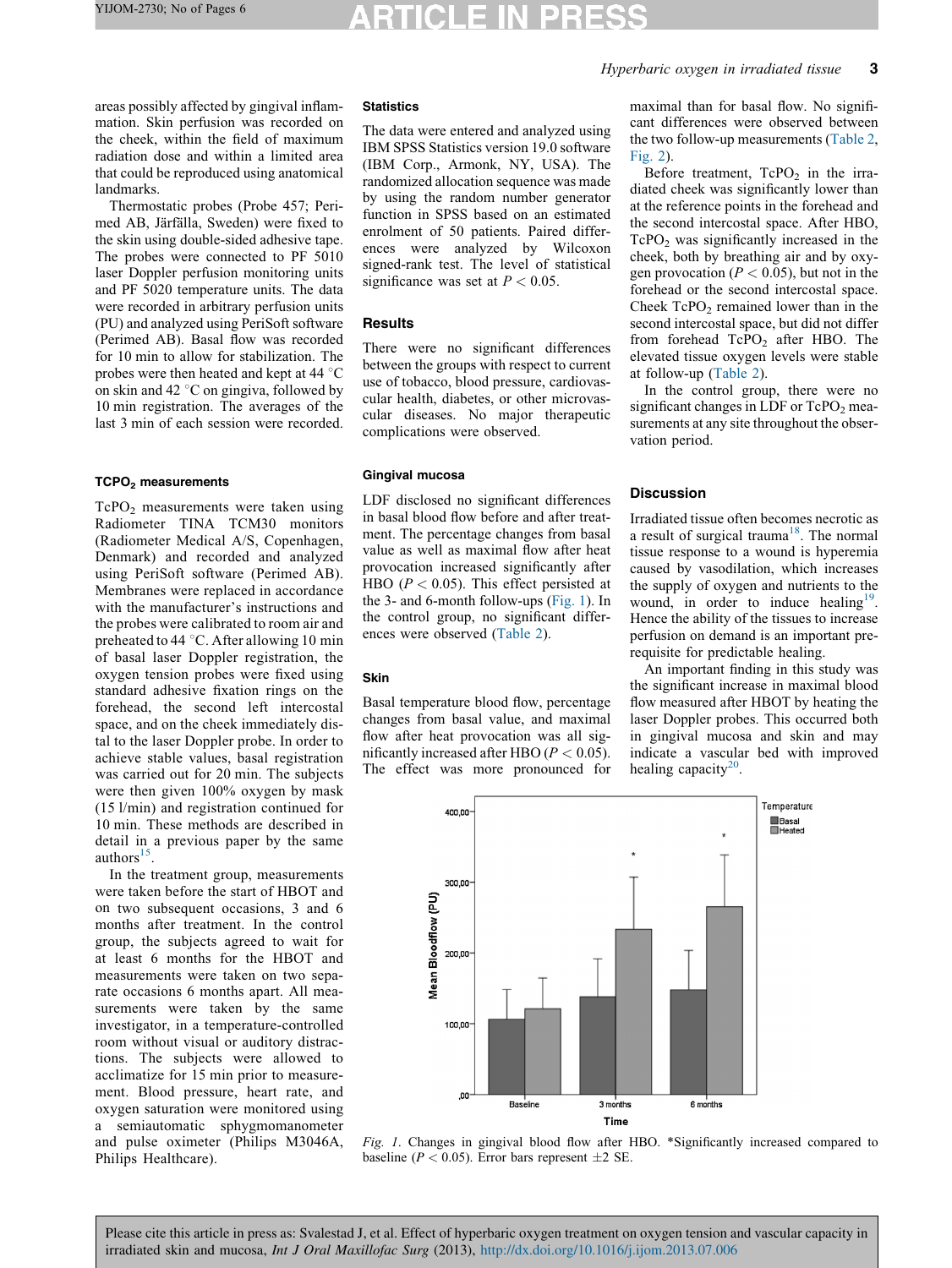## <span id="page-3-0"></span>4 Svalestad et al.

|                 |                                            | HBO group                                    |                                                                  |                                                             | Controls                                      |                                              |
|-----------------|--------------------------------------------|----------------------------------------------|------------------------------------------------------------------|-------------------------------------------------------------|-----------------------------------------------|----------------------------------------------|
|                 |                                            | Baseline                                     | 3 months                                                         | 6 months                                                    | Baseline                                      | 6 months                                     |
| Blood flow (PU) |                                            |                                              |                                                                  |                                                             |                                               |                                              |
| Gingiva         |                                            |                                              |                                                                  |                                                             |                                               |                                              |
|                 | Basal<br>Heated <sup>b</sup><br>PC $(\% )$ | $106 \pm 79$<br>$121 \pm 82$<br>$19 \pm 16$  | $138 \pm 100$<br>$233 \pm 137^{\rm a}$<br>$91 \pm 99^{\rm a}$    | $148 \pm 104$<br>$265 \pm 137^{\rm a}$<br>$119 \pm 131^a$   | $128 \pm 112$<br>$148 \pm 129$<br>$16 \pm 42$ | $122 \pm 97$<br>$146 \pm 104$<br>$25 \pm 47$ |
| Cheek           |                                            |                                              |                                                                  |                                                             |                                               |                                              |
|                 | Basal<br>Heated <sup>b</sup><br>PC $(\% )$ | $54 \pm 41$<br>$104 \pm 64$<br>$149 \pm 188$ | $91 \pm 107^{\rm a}$<br>$275 \pm 237^{\rm a}$<br>$322 \pm 317^a$ | $106 \pm 131^a$<br>$306 \pm 237^{\rm a}$<br>$271 \pm 271^a$ | $67 \pm 54$<br>$142 \pm 67$<br>$175 \pm 182$  | $68 \pm 50$<br>$143 \pm 79$<br>$135 \pm 69$  |
| $TePO2$ (kPa)   |                                            |                                              |                                                                  |                                                             |                                               |                                              |
| Forehead        |                                            |                                              |                                                                  |                                                             |                                               |                                              |
|                 | Basal<br>Oxygen <sup>c</sup>               | $5.3 \pm 2.1$<br>$18.7 \pm 9.5$              | $5.3 \pm 1.5$<br>$18.1 \pm 5.0$                                  | $5.5 \pm 1.4$<br>$18.3 \pm 5.1$                             | $5.5 \pm 1.6$<br>$17.0 \pm 7.4$               | $5.8 \pm 1.4$<br>$15.1 \pm 5.3$              |
| Cheek           |                                            |                                              |                                                                  |                                                             |                                               |                                              |
|                 | Basal<br>Oxygen <sup>c</sup>               | $3.9 \pm 1.8$<br>$14.0 \pm 5.8$              | $5.7 \pm 2.1^a$<br>$20.1 \pm 8.5^a$                              | $5.7 \pm 1.0^a$<br>$19.8 \pm 6.5^{\circ}$                   | $4.2 \pm 1.2$<br>$14.0 \pm 5.0$               | $3.9 \pm 1.5$<br>$12.7 \pm 4.6$              |
| Intercostal     |                                            |                                              |                                                                  |                                                             |                                               |                                              |
|                 | Basal<br>Oxygen <sup>c</sup>               | $7.2 \pm 1.8$<br>$19.5 \pm 7.0$              | $7.3 \pm 2.0$<br>$20.9 \pm 7.0$                                  | $7.9 \pm 1.3$<br>$20.9 \pm 5.8$                             | $8.6 \pm 2.4$<br>$15.5 \pm 4.4$               | $8.3 \pm 1.9$<br>$19.4 \pm 6.0$              |

Table 2. Measurements of blood flow by LDF and oxygenation by  $TePO<sub>2</sub>$  (mean  $\pm$  SD).

LDF, laser Doppler flowmetry; TcPO<sub>2</sub>, transcutaneous oximetry; SD, standard deviation; PU, arbitrary perfusion units; PC, percent change from basal after heating.<br><sup>a</sup> Significantly increased compared to baseline ( $P < 0.05$ ).

 $<sup>b</sup>$  Heated: gingiva heated to 42 °C and skin to 44 °C.</sup>

Oxygen: oxygen inhalation.

In gingival mucosa, there were no significant differences in pre- and post-treatment basal temperature blood flow. This is in contrast to the report by Granström and Fagerberg-Mohlin in which laser Doppler measurements in mucosa doubled in the HBO-treated group compared to an untreated group<sup>21</sup>. However, the groups were not matched with respect to age

and health; the patients in the conservatively treated group were generally older and in poorer health. Nevertheless, baseline values of blood flow were similar in the two groups. All patients in the cited study had established osteoradionecrosis. By contrast, in the present study, most subjects had no signs of necrosis at baseline and measurements were taken on



Fig. 2. Changes in irradiated cheek skin blood flow after HBO. \*Significantly increased compared to baseline ( $P < 0.05$ ). Error bars represent  $\pm 2$  SE.

clinically normal gingival mucosa; hence the measurements may have been taken in tissues less severely affected by radiation.

The finding of normal basal blood flow before treatment but poor vasodilation capacity, may indicate injury to irradiated tissue at subclinical levels: under conditions of low physiological strain, homeostasis may be normal, but when demand is increased, impairment of homeostatic function may become clinically evident as a non-healing wound.

In contrast to gingival mucosa, basal blood flow in skin increased after HBOT. This may be due to more severe vascular effects in skin than in mucosa and might indicate a greater tendency in mucosa to vasodilation of non-obliterated vessels, in order to compensate for the reduced vascular density. This compensatory effect has been shown in a histomorphometric study of human buccal mucosa by Handschel et al.<sup>22</sup>. An increased lumen in deeply located vessels in the connective tissue 6–12 months after 60 Gy irradiation was reported, along with a decreased number of capillaries in the sub-epithelial and connective tissue layers. A pronounced effect on basal skin blood flow was also reported by Granström and Fagerberg-Mohlin with continuous improvement from study start to 90 days post-treatment $^{21}$ . Patients in this series received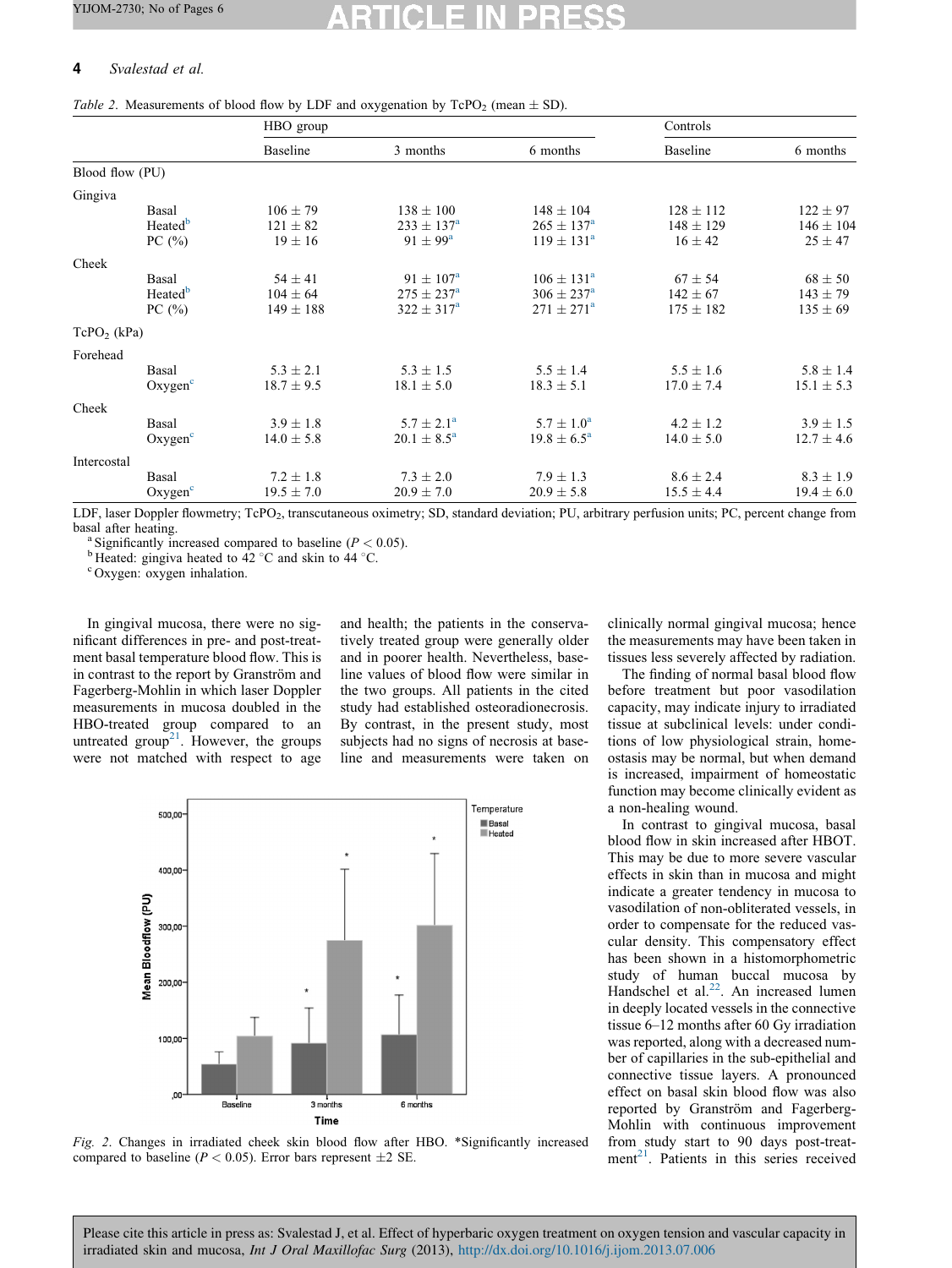# TICLE IN

## Hyperbaric oxygen in irradiated tissue 5

<span id="page-4-0"></span>up to 60 HBO treatments using a previously determined protocol.

Oxygen tension measurements in the HBOT setting have been taken transmu- $\cos{\left( \frac{\pi}{2} \right)}$  and transcutaneously<sup>21,23</sup>. In the study by Thorn et al.<sup>6</sup>, gingival transmucosal oxygen tension levels were shown to increase after 30 HBO sessions, from a mean of 50% to a mean of 86% of non-irradiated controls. Beehner and Marx<sup>[23](#page-5-0)</sup> compared oxygen tension on the central radiation port on cheek skin to a reference point on the left second intercostal space during a course of HBOT and reported an increase from 30% of the reference value, reaching a plateau at 82% of the reference value after 20–30 HBO sessions. This increase was shown to persist for several years. An oxygen tension level of 80–85% of non-irradiated tissue was thought to represent the maximal effect attainable by HBOT. This finding that maximal angiogenic potential is reached after 30 HBO treatments could not be confirmed by Granström and Fagerberg-Mohlin who reported a steady increase in  $TePO<sub>2</sub>$  for the 90 days of the study, in accordance with the same authors' findings on laser Doppler blood flow. A change in standard routines, increasing the number of HBO treatments from 30 to 40, has been recommended for patients with chronic radiation injury outside the orofacial region where primary healing is intended<sup>[24](#page-5-0)</sup>. This is claimed to yield favourable results, but remains scientifically unproven.

Normal  $TePO<sub>2</sub>$  levels in the forehead, cheek, and left second intercostal space skin have previously been reported by the present authors $^{15}$  $^{15}$  $^{15}$ . This study showed significantly lower oxygen tension in forehead and cheek skin compared to the left second intercostal space in normal skin, supporting earlier findings<sup>25</sup>. Using reference points outside the facial region, as in the report by Beehner and Marx<sup>23</sup>, may therefore lead to underestimation of the effect of HBOT.

In the present study, transcutaneous oxygen tension was significantly increased in irradiated cheek skin after HBOT, confirming previous findings. However the  $TePO<sub>2</sub>$  values achieved after HBOT reached the level of published normal values of  $TePO<sub>2</sub>$  in non-irradiated cheek skin<sup>[15](#page-5-0)</sup>. This may be due to the fact that baseline levels of  $TePO<sub>2</sub>$  were not as low as those reported in earlier studies $6,23$ . In contrast to the present study, the subjects of these earlier studies comprised only patients with osteoradionecrosis, indicating severe tissue injury. The inter-individual variation in radiosensitivity of normal tissue is well known<sup>26</sup>

Therefore although all patients in the present study had a history of substantial irradiation, the tissue effects may have been less severe. Furthermore the first measurements after HBOT were made 3 months after therapy. This allows inclusion of possible continuous effects after completion of therapy. The timing of optimal vascularization after HBOT warrants further investigation: this may be of clinical importance in the timing of surgical interventions after preoperative HBO.

Baseline values of  $TePO<sub>2</sub>$  in irradiated skin were significantly lower than at the reference point in the forehead. Rudolph et al. presented data on normal tissue oxygenation even decades after irradiation $^{12}$  $^{12}$  $^{12}$ . The present results support those of earlier studies showing persistently reduced oxygen tension in irradiated skin<sup>2</sup>.

There were no differences in perfusion and tissue oxygenation at 3 and 6 months after HBOT. This indicates that the effects of HBOT are long-lasting or even permanent, as concluded by earlier studies<sup>23</sup>. In accordance with the same report, there were no changes in  $TePO<sub>2</sub>$  before and after HBO at the reference points outside the field of radiation. This may indicate that hypoxia is essential for the angiogenic effect of HBOT.

The reported improvement in vascular capacity and oxygen tension may be due to  $n$ eoangiogenesis<sup>2</sup>, but also improved endothelial function. The response of blood flow to continuous heating is recognized as being biphasic. An early peak is mediated by C-fibre nociceptors triggering vasodilation, followed by a late phase of nitric oxide-dependent vasodilation $27$ . An impaired nitric oxide-mediated vasodilation has been shown in irradiated blood vessels associated with a lack of expression of endothelial nitric oxide synthase $^{28}$  $^{28}$  $^{28}$ . This could therefore partly explain the reduced reactivity to heat provocation seen after radiotherapy.

Delanian and Lefaix have proposed that the factors maintaining tissue injury after radiation are dysregulation of the release of growth factors, e.g. transforming growth factor beta 1 ( $TGF\beta1$ ), and continuous attack of reactive oxygen species  $(ROS)^{13}$ . HBO has been shown to enhance oxidative stress resistance in endothe- $\lim^{29}$  $\lim^{29}$  $\lim^{29}$  and this may be an important mechanism in the repair of vascular function. Concentrations of ROS and nitric oxide species (NOS) are elevated during the transient hyperoxia in HBO. These serve as signal molecules for growth factors, cytokines, and hormones, and have been shown to play an important role in neoangiogenesis and wound healing $30$ .

The observed effects by HBOT in the present study are therefore most likely a combination of increased vascular density and improved function. However, further investigation is needed to fully understand the role of HBOT in irradiated tissue and wound healing.

Within the limitations of this study it is concluded that the vascular capacity in irradiated facial skin and gingival mucosa and tissue oxygenation in irradiated facial skin is increased by HBOT. The vascular effects persist for at least 6 months.

#### Funding

University of Bergen.

#### Competing interests

None declared.

#### Ethical approval

The study protocol was approved by the Regional Committee for Medical Research Ethics in Western Norway (REK Vest), reference 218.05, and the Privacy Ombudsman for Research at the Norwegian Social Science Data Services (NSD).

Acknowledgement. We thank Dr Joan Bevenius for language revision.

#### References

- 1. Stone HB, [Coleman](http://refhub.elsevier.com/S0901-5027(13)00299-3/sbref0005) CN, Anscher MS, [McBride](http://refhub.elsevier.com/S0901-5027(13)00299-3/sbref0005) WH. Effects of radiation on normal tissue: [consequences](http://refhub.elsevier.com/S0901-5027(13)00299-3/sbref0005) and mechanisms. Lancet Oncol 2003;4[:529–36.](http://refhub.elsevier.com/S0901-5027(13)00299-3/sbref0005)
- 2. Marx RE, [Johnson](http://refhub.elsevier.com/S0901-5027(13)00299-3/sbref0010) RP. Studies in the radiobiology of [osteoradionecrosis](http://refhub.elsevier.com/S0901-5027(13)00299-3/sbref0010) and their clinical [significance.](http://refhub.elsevier.com/S0901-5027(13)00299-3/sbref0010) Oral Surg Oral Med Oral Pathol 1987;64[:379–90.](http://refhub.elsevier.com/S0901-5027(13)00299-3/sbref0010)
- 3. Knighton DR, Hunt TK, [Scheuenstuhl](http://refhub.elsevier.com/S0901-5027(13)00299-3/sbref0015) H, [Halliday](http://refhub.elsevier.com/S0901-5027(13)00299-3/sbref0015) BJ, Werb Z, Banda MJ, et al. Oxygen tension regulates the [expression](http://refhub.elsevier.com/S0901-5027(13)00299-3/sbref0015) of angiogenesis factor by [macrophages.](http://refhub.elsevier.com/S0901-5027(13)00299-3/sbref0015) Science 1983;221[:1283–5.](http://refhub.elsevier.com/S0901-5027(13)00299-3/sbref0015)
- 4. Fok TC, Jan A, Peel SA, Evans AW, [Clokie](http://refhub.elsevier.com/S0901-5027(13)00299-3/sbref0020) CM, Sandor GK, et al. [Hyperbaric](http://refhub.elsevier.com/S0901-5027(13)00299-3/sbref0020) oxygen results in increased vascular [endothelial](http://refhub.elsevier.com/S0901-5027(13)00299-3/sbref0020) growth factor (VEGF) protein [expression](http://refhub.elsevier.com/S0901-5027(13)00299-3/sbref0020) in rabbit calvarial [critical-sized](http://refhub.elsevier.com/S0901-5027(13)00299-3/sbref0020) defects. Oral Surg Oral Med Oral [Pathol](http://refhub.elsevier.com/S0901-5027(13)00299-3/sbref0020) Oral Radiol Endod 2008;105[:417–22.](http://refhub.elsevier.com/S0901-5027(13)00299-3/sbref0020)
- 5. Thom SR, Bhopale VM, [Velazquez](http://refhub.elsevier.com/S0901-5027(13)00299-3/sbref0025) OC, [Goldstein](http://refhub.elsevier.com/S0901-5027(13)00299-3/sbref0025) LJ, Thom LH, Buerk DG, et al. Stem cell [mobilization](http://refhub.elsevier.com/S0901-5027(13)00299-3/sbref0025) by hyperbaric oxygen. Am J [Physiol](http://refhub.elsevier.com/S0901-5027(13)00299-3/sbref0025) Heart Circ Physiol 2006;290[:H1378–86.](http://refhub.elsevier.com/S0901-5027(13)00299-3/sbref0025)
- 6. Thorn JJ, Kallehave F, [Westergaard](http://refhub.elsevier.com/S0901-5027(13)00299-3/sbref0030) P, Hansen EH, Gottrup F. The effect of [hyperbaric](http://refhub.elsevier.com/S0901-5027(13)00299-3/sbref0030)